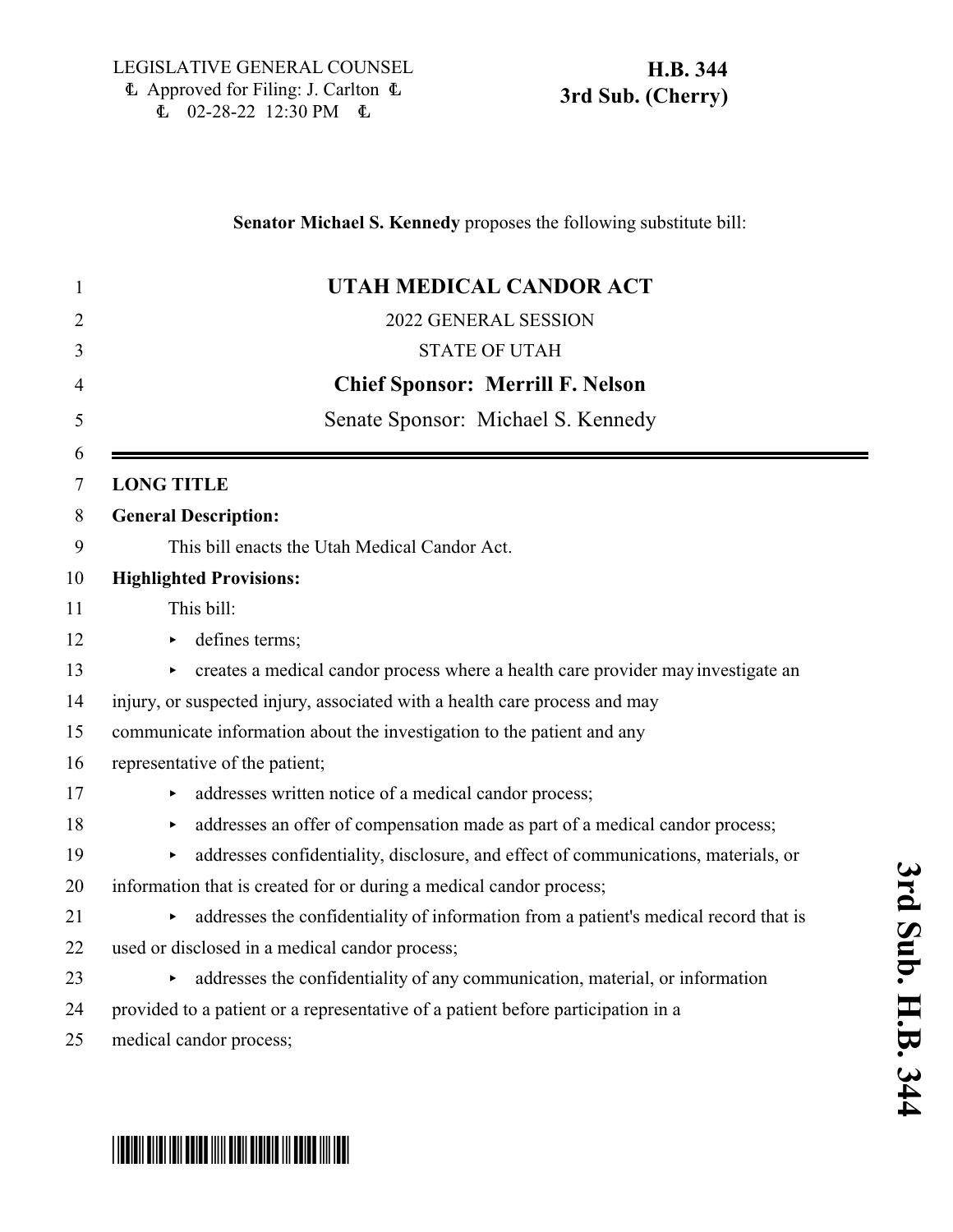<span id="page-1-0"></span>

| 26 | addresses the recording of communications during a medical candor process;               |
|----|------------------------------------------------------------------------------------------|
| 27 | addresses reporting requirements in relation to a medical candor process; and<br>▶       |
| 28 | allows for the disclosure of deidentified information or data of an adverse event for    |
| 29 | certain purposes.                                                                        |
| 30 | Money Appropriated in this Bill:                                                         |
| 31 | None                                                                                     |
| 32 | <b>Other Special Clauses:</b>                                                            |
| 33 | This bill provides revisor instructions.                                                 |
| 34 | <b>Utah Code Sections Affected:</b>                                                      |
| 35 | <b>ENACTS:</b>                                                                           |
| 36 | 78B-3-450, Utah Code Annotated 1953                                                      |
| 37 | 78B-3-451, Utah Code Annotated 1953                                                      |
| 38 | 78B-3-452, Utah Code Annotated 1953                                                      |
| 39 | 78B-3-453, Utah Code Annotated 1953                                                      |
| 40 | 78B-3-454, Utah Code Annotated 1953                                                      |
| 41 |                                                                                          |
| 42 | Be it enacted by the Legislature of the state of Utah:                                   |
| 43 | Section 1. Section 78B-3-450 is enacted to read:                                         |
| 44 | Part 4a. Utah Medical Candor Act                                                         |
| 45 | 78B-3-450. Definitions.                                                                  |
| 46 | As used in this part:                                                                    |
| 47 | (1) "Adverse event" means an injury or suspected injury that is associated with a health |
| 48 | care process rather than an underlying condition of a patient or a disease.              |
| 49 | "Affected party" means:<br>(2)                                                           |
| 50 | (a) a patient; and                                                                       |
| 51 | any representative of a patient.<br>(b)                                                  |
| 52 | (3) "Communication" means any written or oral communication created for or during a      |
| 53 | medical candor process.                                                                  |
| 54 | (4) "Governmental entity" means the same as that term is defined in Section              |
| 55 | $63G-7-102$ .                                                                            |
| 56 | (5) "Health care" means the same as that term is defined in Section 78B-3-403.           |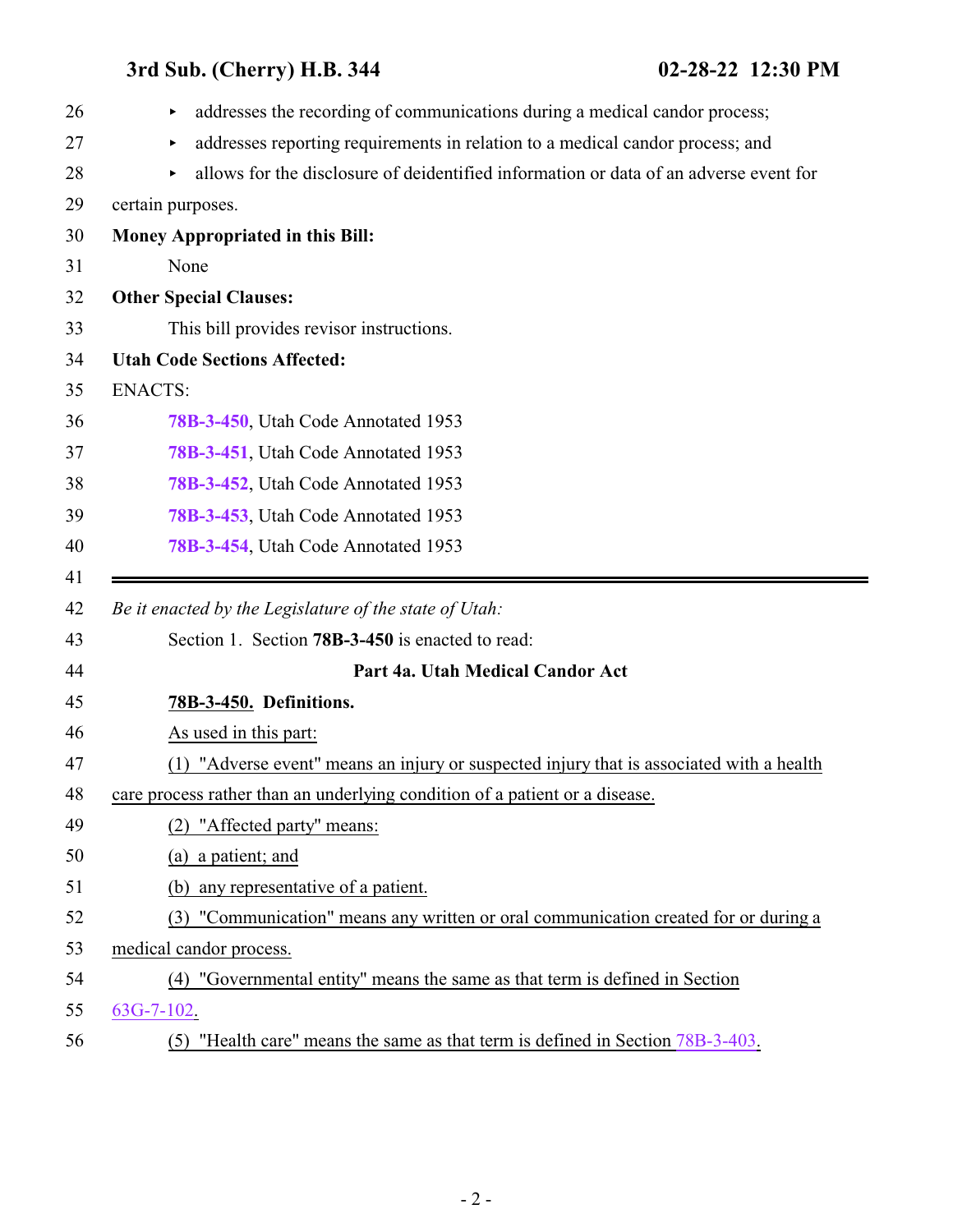<span id="page-2-0"></span>

| 57 | (6) "Health care provider" means the same as that term is defined in Section               |
|----|--------------------------------------------------------------------------------------------|
| 58 | 78B-3-403.                                                                                 |
| 59 | "Malpractice action against a health provider" means the same as that term is<br>(7)       |
| 60 | defined in Section 78B-3-403.                                                              |
| 61 | (8) "Medical candor process" means the process described in Section 78B-3-451.             |
| 62 | (9) "Patient" means the same as that term is defined in Section 78B-3-403.                 |
| 63 | (10) "Public employee" means the same as the term "employee" as defined in Section         |
| 64 | $63G-7-102$ .                                                                              |
| 65 | $(11)$ (a) Except as provided in Subsection $(11)$ (c), "representative" means the same as |
| 66 | that term is defined in Section 78B-3-403.                                                 |
| 67 | (b) "Representative" includes:                                                             |
| 68 | (i) a parent of a child regardless of whether the parent is the custodial or noncustodial  |
| 69 | parent;                                                                                    |
| 70 | (ii) a legal guardian of a child;                                                          |
| 71 | (iii) a person designated to make decisions on behalf of a patient under a power of        |
| 72 | attorney, an advanced health care directive, or a similar legal document;                  |
| 73 | (iv) a default surrogate as defined in Section $75-2a-108$ ; and                           |
| 74 | (v) if the patient is deceased, the personal representative of the patient's estate or the |
| 75 | patient's heirs as defined in Sections 75-1-201 and 78B-3-105.                             |
| 76 | (c) "Representative" does not include a parent of a child if the parent's parental rights  |
| 77 | have been terminated by a court.                                                           |
| 78 | $(12)$ "State" means the same as that term is defined in Section $63G-7-102$ .             |
| 79 | Section 2. Section <b>78B-3-451</b> is enacted to read:                                    |
| 80 | 78B-3-451. Medical candor process.                                                         |
| 81 | In accordance with this part, a health care provider may engage an affected party in a     |
| 82 | process where the health care provider and any other health care provider notified in      |
| 83 | Subsection $78B-3-452(1)(b)$ that chooses to participate in the process that:              |
| 84 | (1) conducts an investigation into an adverse event involving a patient and the health     |
| 85 | care provided to the patient;                                                              |
| 86 | communicates information to the affected party regarding information gathered<br>(2)       |
| 87 | during an investigation described in Subsection (1);                                       |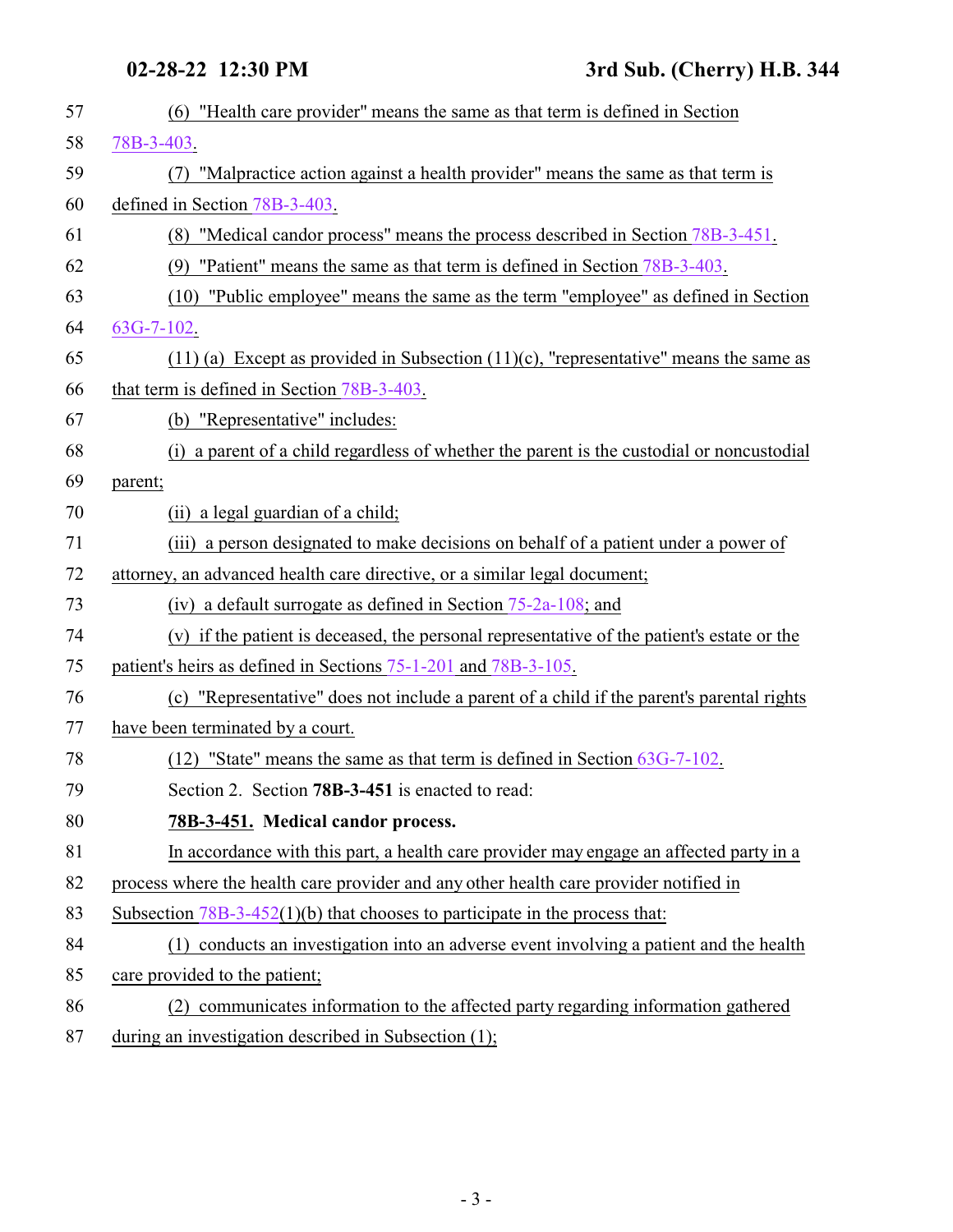<span id="page-3-0"></span>

| 88  | (3) communicates to the affected party the steps that the health care provider will take        |
|-----|-------------------------------------------------------------------------------------------------|
| 89  | to prevent future occurrences of the adverse event; and                                         |
| 90  | (4) determines whether to make an offer of compensation to the affected party for the           |
| 91  | adverse event.                                                                                  |
| 92  | Section 3. Section 78B-3-452 is enacted to read:                                                |
| 93  | 78B-3-452. Notice of medical candor process.                                                    |
| 94  | (1) If a health care provider wishes to engage an affected party in a medical candor            |
| 95  | process, the health care provider shall:                                                        |
| 96  | (a) provide a written notice described in Subsection (2) to the affected party within 365       |
| 97  | days after the day on which the health care provider knew of the adverse event involving a      |
| 98  | patient;                                                                                        |
| 99  | (b) provide a written notice, in a timely manner, to any other health care provider             |
| 100 | involved in the adverse event that invites the health care provider to participate in a medical |
| 101 | candor process; and                                                                             |
| 102 | (c) inform, in a timely manner, any health care provider described in Subsection $(1)(b)$       |
| 103 | of an affected party's decision of whether to participate in a medical candor process.          |
| 104 | (2) A written notice under Subsection $(1)(a)$ shall:                                           |
| 105 | (a) include an explanation of:                                                                  |
| 106 | the patient's right to receive a copy of the patient's medical records related to the<br>(i)    |
| 107 | adverse event; and                                                                              |
| 108 | (ii) the patient's right to authorize the release of the patient's medical records related to   |
| 109 | the adverse event to any third party;                                                           |
| 110 | (b) include a statement regarding the affected party's right to seek legal counsel at the       |
| 111 | affected party's expense and to have legal counsel present throughout a medical candor process; |
| 112 | (c) notify the affected party that there are time limitations for a malpractice action          |
| 113 | against a health care provider and that a medical candor process does not alter or extend the   |
| 114 | time limitations for a malpractice action against a health care provider;                       |
| 115 | (d) if the health care provider is a public employee or a governmental entity, notify the       |
| 116 | affected party that participation in a medical candor process does not alter or extend the      |
| 117 | deadline for filing the notice of claim required under Section 63G-7-401;                       |
| 118 | (e) notify the affected party that if the affected party chooses to participate in a medical    |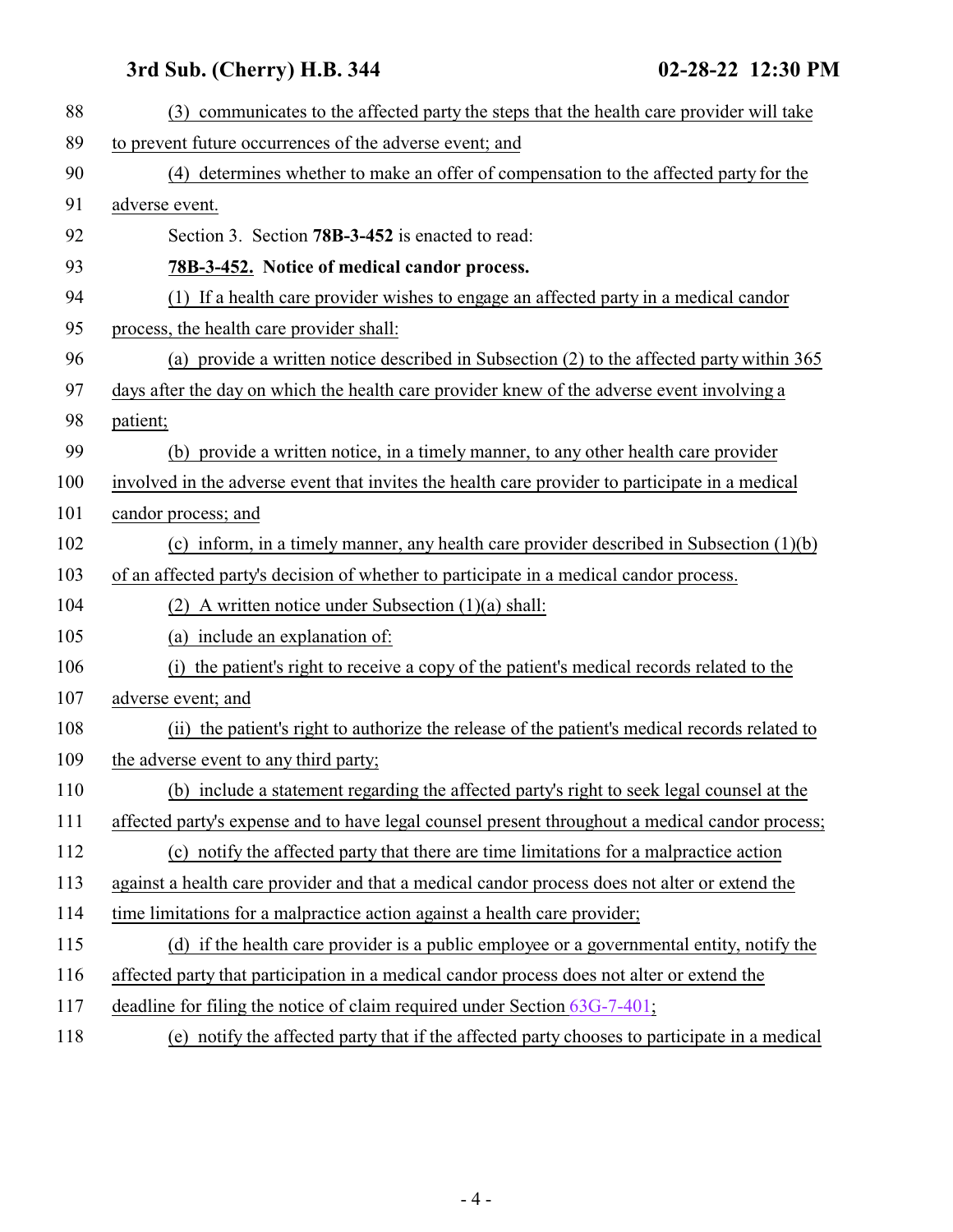| 119 | candor process with a health care provider:                                                        |
|-----|----------------------------------------------------------------------------------------------------|
| 120 | (i) any communication, material, or information created for or during the medical                  |
| 121 | candor process, including a communication to participate in the medical candor process, is         |
| 122 | confidential, not discoverable, and inadmissible as evidence in a judicial, administrative, or     |
| 123 | arbitration proceeding arising out of the adverse event; and                                       |
| 124 | (ii) a party to the medical candor process may not record any communication without                |
| 125 | the mutual consent of all parties to the medical candor process; and                               |
| 126 | (f) advise the affected party that the affected party, the health care provider, and any           |
| 127 | other person that participates in a medical candor process must agree, in writing, to the terms    |
| 128 | and conditions of the medical candor process in order to participate.                              |
| 129 | (3) If, after receiving a written notice, an affected party wishes to participate in a             |
| 130 | medical candor process, the affected party must agree, in writing, to the terms and conditions     |
| 131 | provided in the written notice described in Subsection (2).                                        |
| 132 | (4) If an affected party agrees to participate in a medical candor process, the affected           |
| 133 | party and the health care provider may include another person in the medical candor process if:    |
| 134 | (a) the person receives written notice in accordance with this section; and                        |
| 135 | (b) the person agrees, in writing, to the terms and conditions provided in the written             |
| 136 | notice described in Subsection (2).                                                                |
| 137 | Section 4. Section 78B-3-453 is enacted to read:                                                   |
| 138 | 78B-3-453. Nonparticipating health care providers -- Offer of compensation --                      |
| 139 | Payment.                                                                                           |
| 140 | (1) If any communications, materials, or information in any form during a medical                  |
| 141 | candor process involve a health care provider that was notified under Subsection                   |
| 142 | $78B-3-451(1)(b)$ but the health care provider is not participating in the medical candor process, |
| 143 | a participating health care provider:                                                              |
| 144 | (a) may provide only materials or information from the medical record to the affected              |
| 145 | party regarding any health care provided by the nonparticipating health care provider;             |
| 146 | (b) may not characterize, describe, or evaluate health care provided or not provided by            |
| 147 | the nonparticipating health care provider;                                                         |
| 148 | (c) may not attribute fault, blame, or responsibility for the adverse event to the                 |
|     |                                                                                                    |

<span id="page-4-0"></span>149 nonparticipating health care provider; and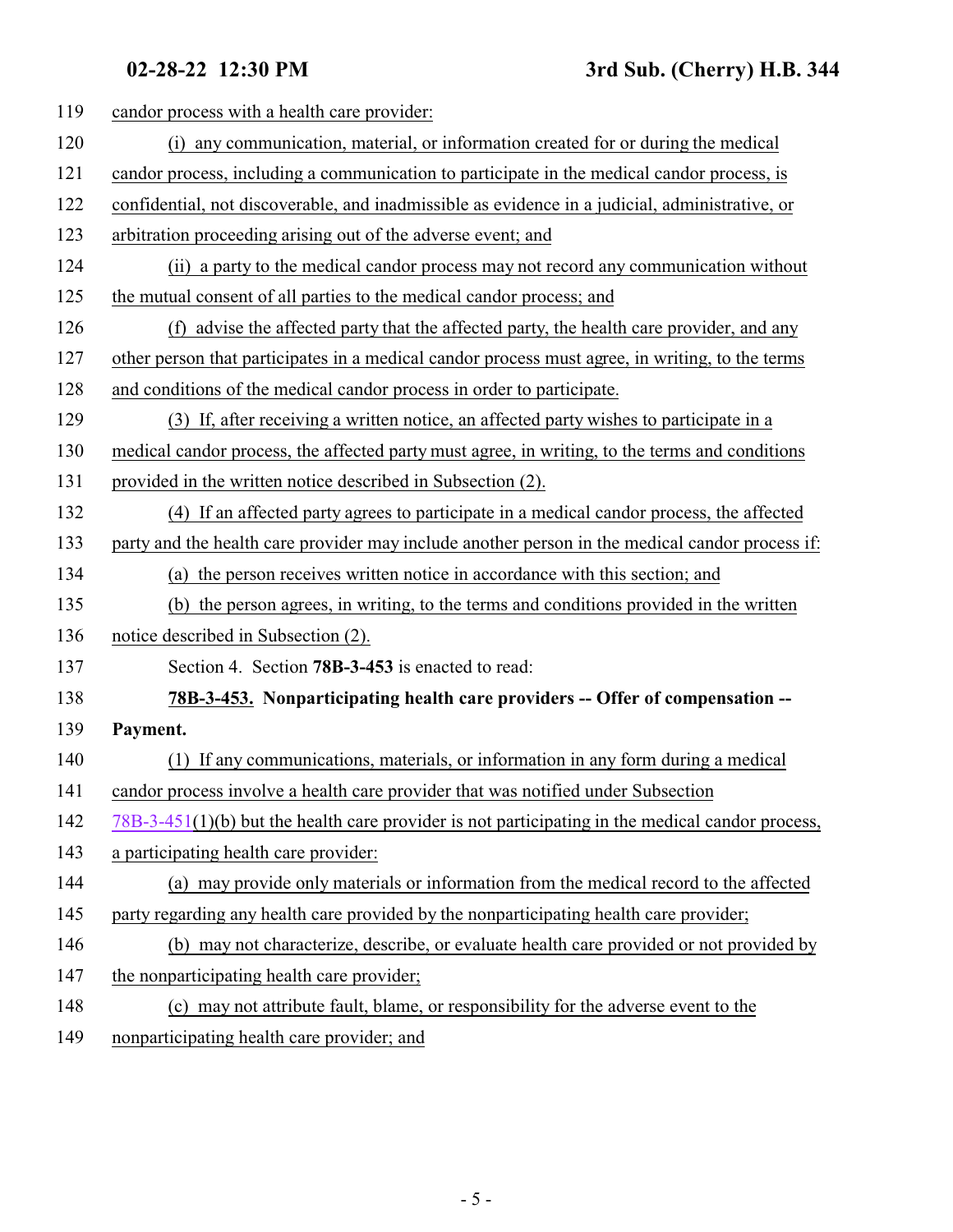| 150 | (d) shall inform the affected party of the limitations and requirements described in              |
|-----|---------------------------------------------------------------------------------------------------|
| 151 | Subsections $(1)(a)$ , $(b)$ , and $(c)$ on any communications, materials, or information made or |
| 152 | provided by the participating health care provider in regard to a nonparticipating health care    |
| 153 | provider.                                                                                         |
| 154 | (2) (a) If a health care provider determines that no offer of compensation is warranted           |
| 155 | during a medical candor process, the health care provider may orally communicate that             |
| 156 | decision to the affected party.                                                                   |
| 157 | (b) If a health care provider determines that an offer of compensation is warranted               |
| 158 | during a medical candor process, the health care provider shall provide the affected party with a |
| 159 | written offer of compensation.                                                                    |
| 160 | (3) If a health care provider makes an offer of compensation to an affected party during          |
| 161 | a medical candor process and the affected party is not represented by legal counsel, the health   |
| 162 | care provider shall:                                                                              |
| 163 | (a) advise the affected party of the affected party's right to seek legal counsel, at the         |
| 164 | affected party's expense, regarding the offer of compensation; and                                |
| 165 | (b) notify the affected party that the affected party may be legally required to repay            |
| 166 | medical and other expenses that were paid by a third party, including private health insurance,   |
| 167 | Medicare, or Medicaid.                                                                            |
| 168 | (4) (a) All parties to an offer of compensation shall negotiate the form of the relevant          |
| 169 | documents.                                                                                        |
| 170 | (b) As a condition of an offer of compensation under this section, a health care                  |
| 171 | provider may require an affected party to:                                                        |
| 172 | (i) execute any document that is necessary to carry out an agreement between the                  |
| 173 | parties regarding the offer of compensation; and                                                  |
| 174 | (ii) if court approval is required for compensation to a minor, obtain court approval for         |
| 175 | the offer of compensation.                                                                        |
| 176 | (5) If an affected party did not present a written claim or demand for payment before             |
| 177 | the affected party accepts and receives an offer of compensation as part of a medical candor      |
| 178 | process, the payment of compensation to the affected party is not a payment resulting from:       |
| 179 | (a) a written claim or demand for payment; or                                                     |
| 180 | (b) a professional liability claim or a settlement for purposes of Sections $58-67-302$ ,         |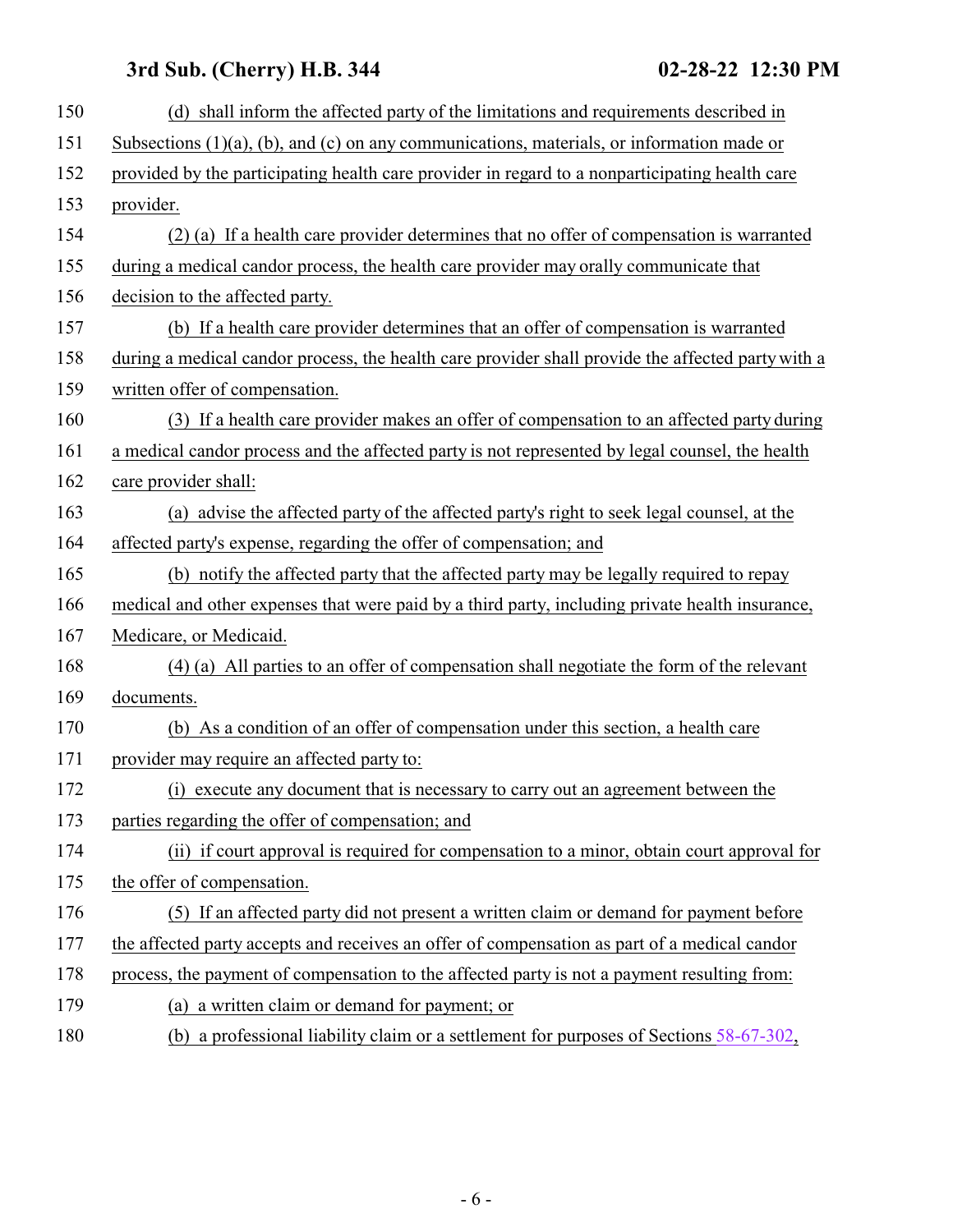<span id="page-6-0"></span>

| 181 | 58-67-302.7, 58-68-302, and 58-71-302.                                                            |
|-----|---------------------------------------------------------------------------------------------------|
| 182 | Section 5. Section 78B-3-454 is enacted to read:                                                  |
| 183 | 78B-3-454. Confidentiality and effect of medical candor process -- Recording of                   |
| 184 | medical candor process -- Exception for deidentified information or data.                         |
| 185 | (1) Except as provided in Subsections $(2)$ , $(3)$ , and $(4)$ , all communications, materials,  |
| 186 | and information in any form specifically created for or during a medical candor process,          |
| 187 | including the findings or conclusions of the investigation and any offer of compensation, are     |
| 188 | confidential and privileged in any administrative, judicial, or arbitration proceeding.           |
| 189 | Any communication, material, or information in any form that is made or provided<br>(2)           |
| 190 | in the ordinary course of business, including a medical record or a business record, that is      |
| 191 | otherwise discoverable or admissible and is not specifically created for or during a medical      |
| 192 | candor process is not privileged by the use or disclosure of the communication, material, or      |
| 193 | information during a medical candor process.                                                      |
| 194 | (3) (a) Any information that is required to be documented in a patient's medical record           |
| 195 | under state or federal law is not privileged by the use or disclosure of the information during a |
| 196 | medical candor process.                                                                           |
| 197 | (b) Information described in Subsection $(3)(a)$ does not include an individual's mental          |
| 198 | impressions, conclusions, or opinions that are formed outside the course and scope of the         |
| 199 | patient's care and treatment and are used or disclosed in a medical candor process.               |
| 200 | (4) (a) Any communication, material, or information in any form that is provided to an            |
| 201 | affected party before the affected party's written agreement to participate in a medical candor   |
| 202 | process is not privileged by the use or disclosure of the communication, material, or             |
| 203 | information during a medical candor process.                                                      |
| 204 | (b) Any communication, material, or information described in Subsection (4)(a) does               |
| 205 | not include a written notice described in Section 78B-3-452.                                      |
| 206 | (5) A communication or offer of compensation made in preparation for or during a                  |
| 207 | medical candor process does not constitute an admission of liability.                             |
| 208 | (6) Nothing in this part alters or limits the confidential, privileged, or protected nature       |
| 209 | of communications, information, memoranda, work product, documents, and other materials           |
| 210 | under other provisions of law.                                                                    |
| 211 | $(7)$ (a) Notwithstanding Section 77-23a-4, a party to a medical candor process may not           |